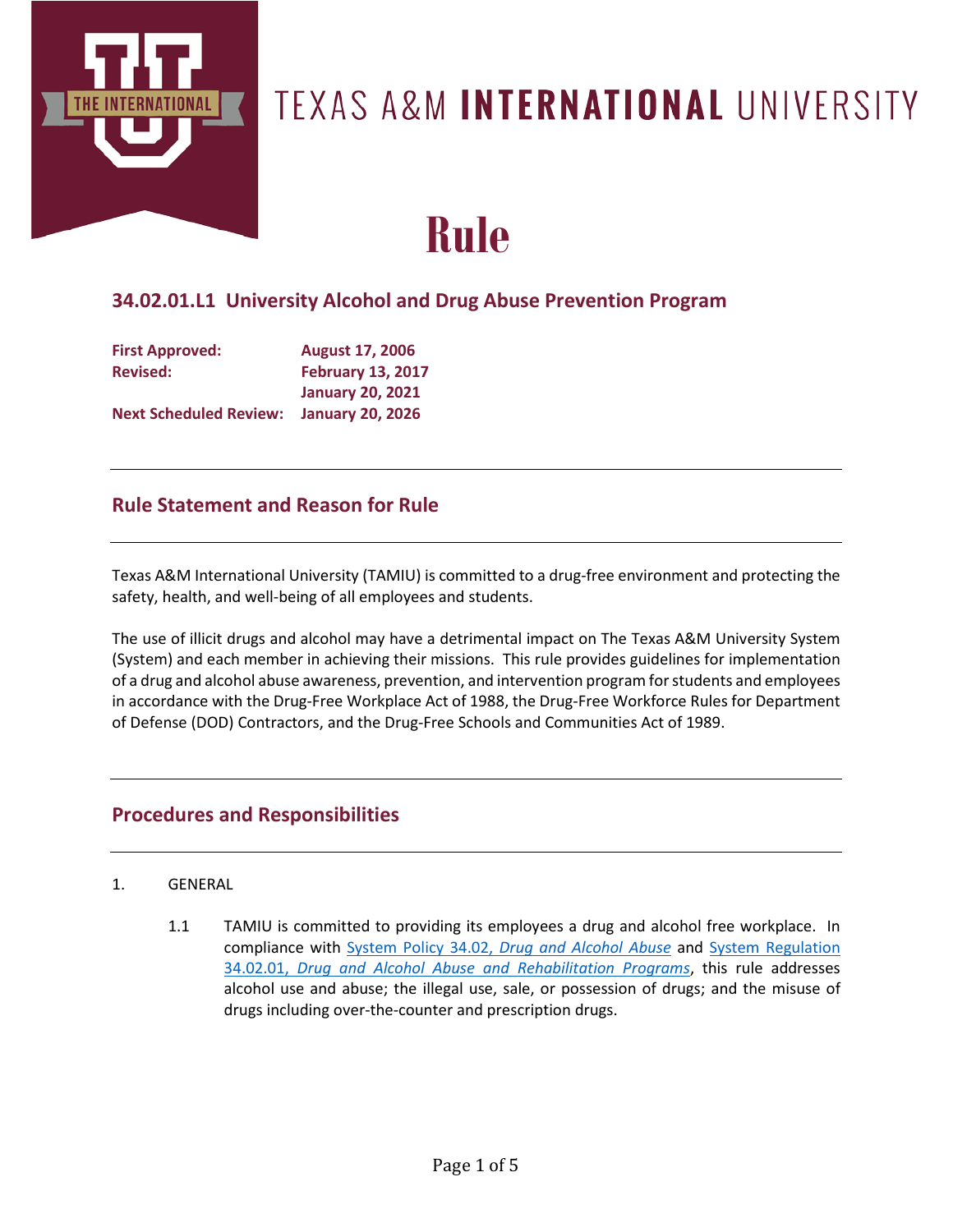- 1.2 TAMIU is committed to educating students and employees about alcohol and drug issues, deterring the irresponsible use of alcoholic beverages and prohibiting the unlawful manufacture, use, possession, or distribution of controlled substances. TAMIU will act to ensure compliance with the Drug-Free Workplace Act of 1988; the Drug-Free Schools and Communities Act of 1989; the Drug-Free Workforce Rules for Department of Defense (DOD) Contractors; and requirements of the Department of Transportation; or other regulatory bodies and applicable state laws for students and employees.
- 1.3 The appropriate senior administrator or designee shall inform the Office of General Counsel (OGC) of possible violations of this rule and the advice of OGC's attorney will be secured before testing anyone due to reasonable suspicion of drug or alcohol use.

#### 2. PROHIBITION

- 2.1 In accordance with federal and state laws and System regulations, TAMIU prohibits the unlawful manufacture, distribution, possession, or use of illicit drugs or alcohol on property under the control of TAMIU and/or while on official duty and/or as part of any associated activities.
- 2.2 The purchase, consumption, and possession of alcoholic beverages in facilities under the control of TAMIU shall comply with System Policy 34.02, *[Drug and Alcohol Abuse](http://policies.tamus.edu/34-02.pdf)* and System Policy 34.03, *[Alcoholic Beverages](http://policies.tamus.edu/34-03.pdf)*.
- 2.3 Failure to comply with this rule may result in disciplinary action up to and including termination of employment. An employee who violates any of the drug laws will be reported to the appropriate law enforcement agency and will be subject to prosecution in accordance with the law. Legal sanctions for violation of local, state, and federal laws may include, but not be limited to fines, probation, jail, or prison sentences.
- 2.4 Faculty and staff members have the responsibility to supervise student activities on TAMIU-affiliated trips. Faculty and staff members must inform students that actions violating applicable international and domestic laws regarding alcohol and drugs will not be permitted on any TAMIU-affiliated trip. Faculty and staff who violate these guidelines by not informing students regarding alcohol and drug use on affiliated trips will be subject to disciplinary action.
- 2.5 The TAMIU Athletics Department has specific rules relating to the use of alcohol and drugs by student athletes. These rules along with the information relating to the Athletic Department's drug testing program can be found in the [TAMIU Student-Athlete Manual.](https://godustdevils.com/documents/2020/8/14/TAMIU_Student_Athlete_Handbook_8_13_20_.pdf)

#### 3. RESPONSIBILITY

3.1 Employees shall report suspected violations of this policy to their immediate supervisor or to the Office of Human Resources.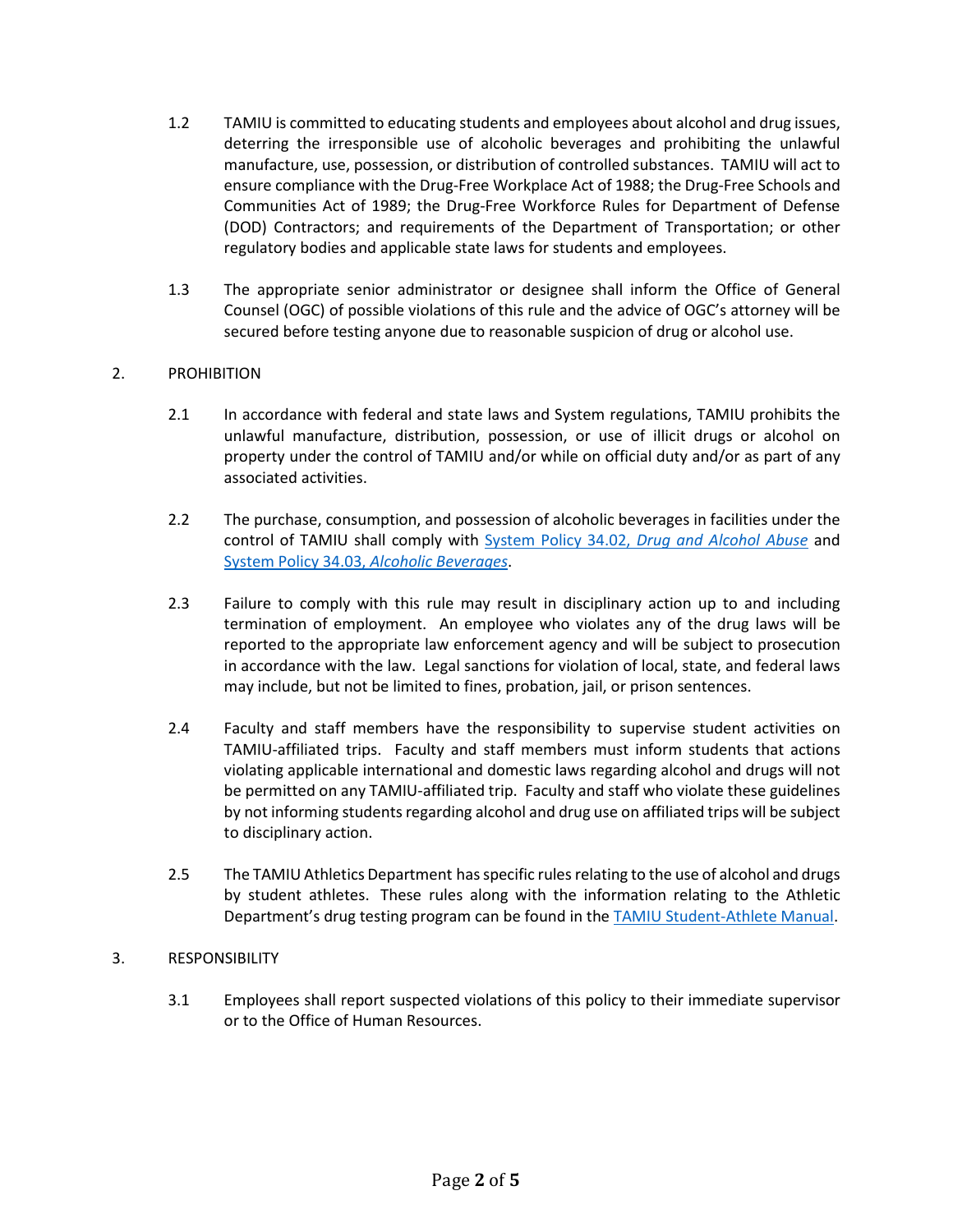3.2 Employees shall report to their supervisors, or to the Office of Human Resources, any use of a prescribed or over-the-counter medication that could adversely affect job performance. Any such medical information will be kept confidential and shared with the appropriate personnel only on a need-to-know basis. Those employees adversely affected by the medication during the normal course of duty may be placed on leave in accordance with leave regulations.

#### 4. DRUG AND ALCOHOL TESTING

- 4.1 The decision to test for drugs and alcohol will be in accordance with System Regulation 34.02.01, *[Drug and Alcohol Abuse and Rehabilitation Programs](http://policies.tamus.edu/34-02-01.pdf)*.
- 4.2 Drug testing of an employee in a Department of Defense (DOD)-funded sensitive position or in a position funded by a federal grant or contract with such requirements will be conducted in accordance with the Drug-Free Workplace Act of 1988 (41 U.S.C. Ch.10 (§§ 701-707) and Drug Free Workforce Rules for Department of Defense (DOD) Contractors (48 CFR 252.223-7004), or as a condition of any federal grant or contract if required by the grant or contract. Additional restrictions or requirements may be implemented on a per project basis if required under the terms of a federal grant or contract.
- 4.3 Drug testing of employees required to have commercial driver's licenses will be conducted in accordance with the Federal Highway Administration and Department of Transportation regulations in the following situations: (1) pre-employment, (2) postaccident, (3) reasonable suspicion, (4) random, and (5) return-to-duty follow-up.

#### 5. DRUG AND ALCOHOL ABUSE PREVENTION PROGRAM FOR STUDENTS AND EMPLOYEES

- 5.1 In accordance with the Drug-Free Schools and Communities Act of 1989, TAMIU will develop and implement an alcohol and drug-free awareness and prevention program for students and employees. Programs will conform to System policies and regulations as well as related state and federal laws and will incorporate information regarding:
	- (1) The dangers of alcohol and drug abuse.
	- (2) The maintenance of a workplace and learning environment free from alcohol and drug abuse.
	- (3) Available alcohol and drug counseling, rehabilitation, and employee assistance programs.
	- (4) Penalties that may be imposed upon students and employees for alcohol and drug abuse violations.

The drug and alcohol abuse prevention measures will include, but are not limited to:

- (1) The distribution of relevant printed materials to all students and employees, as explained in Section 5.1 of this rule.
- (2) The presentation of campus seminars and programs to educate students and employees about alcohol and drug abuse prevention.
- (3) The posting of current, relevant printed material concerning the prevention of drug and alcohol abuse on campus.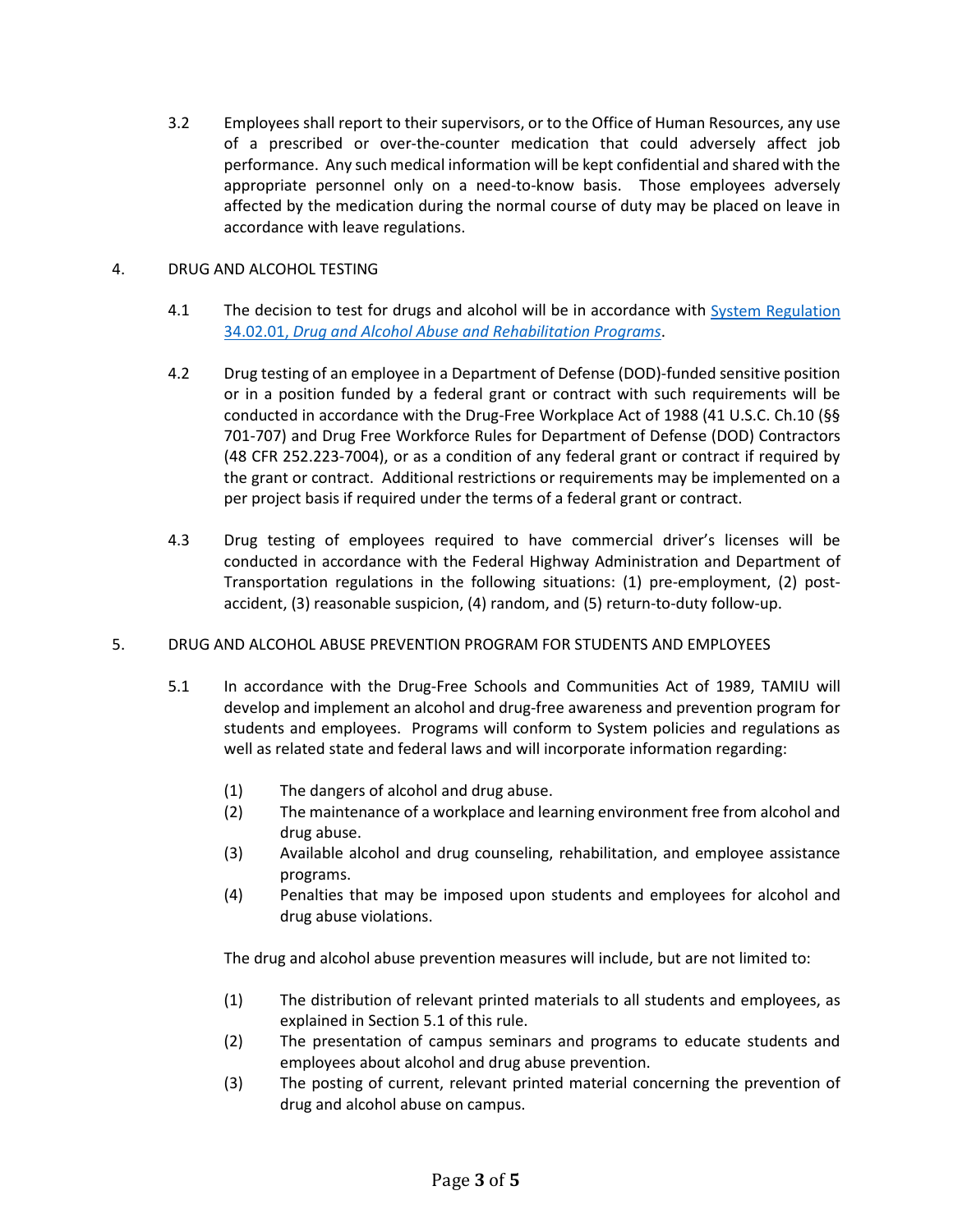- (4) The development of evaluation/assessment methods to identify drug and alcohol issues among the students and employees.
- (5) The distribution of relevant information on drug use to students and employees through the offices of Student Health Services, Student Counseling & Disability Services, and Human Resources.
- 5.2 Annually, the Office of Human Resources will notify each employee and the Office of Student Success will notify each student electronically or in writing and include:
	- (1) The standards of conduct that prohibit the unlawful manufacture, possession, dispensation, use, or distribution of illicit drugs and alcohol by students and employees on TAMIU's property or as part of any TAMIU activity.
	- (2) A description of applicable legal sanctions under local, state, or federal law for the unlawful manufacture, possession, dispensation, use, or distribution of illicit drugs or alcohol.
	- (3) A description of the health risks associated with the use of illicit drugs and alcohol.
	- (4) A description of any drug or alcohol counseling, treatment, or rehabilitation, or employee assistance programs that are available to students and/or employees.
	- (5) A clear statement that TAMIU, consistent with the local, state, or federal law, will impose sanctions against a student or employee who violates the standards of conduct to include expulsion from school or termination from employment and referral for prosecution.
	- (6) A description of TAMIU's program, including alternative support, education, and re-entry for students who are expelled as a result of violating standards required by these minimum requirements.
- 5.3 As required by federal law, TAMIU, led by the Office of Student Success, will conduct a biennial review of its program and report the following:
	- (1) A description of alcohol and other drug program elements.
	- (2) A statement of alcohol and other drug program goals and a discussion of goal achievement.
	- (3) Summaries of alcohol and drug program strengths and weaknesses.
	- (4) Procedures for distributing annual alcohol and drug program notification to students and employees.
	- (5) Copies of policies distributed to students and employees.
	- (6) Recommendations for revising alcohol and drug programs.
- 5.4 Upon request, TAMIU will make available to the Secretary of Education, or its designee, other applicable government agencies, and the general public, all documents outlined in Section 5 of this rule.
- 5.5 TAMIU will certify the accessibility of a drug abuse prevention program for officers, employees, and students as required under [20 U.S.C. § 1094, Program Participation](https://www.gpo.gov/fdsys/pkg/USCODE-2011-title20/pdf/USCODE-2011-title20-chap28-subchapIV-partF-sec1094.pdf)  [Agreements.](https://www.gpo.gov/fdsys/pkg/USCODE-2011-title20/pdf/USCODE-2011-title20-chap28-subchapIV-partF-sec1094.pdf)